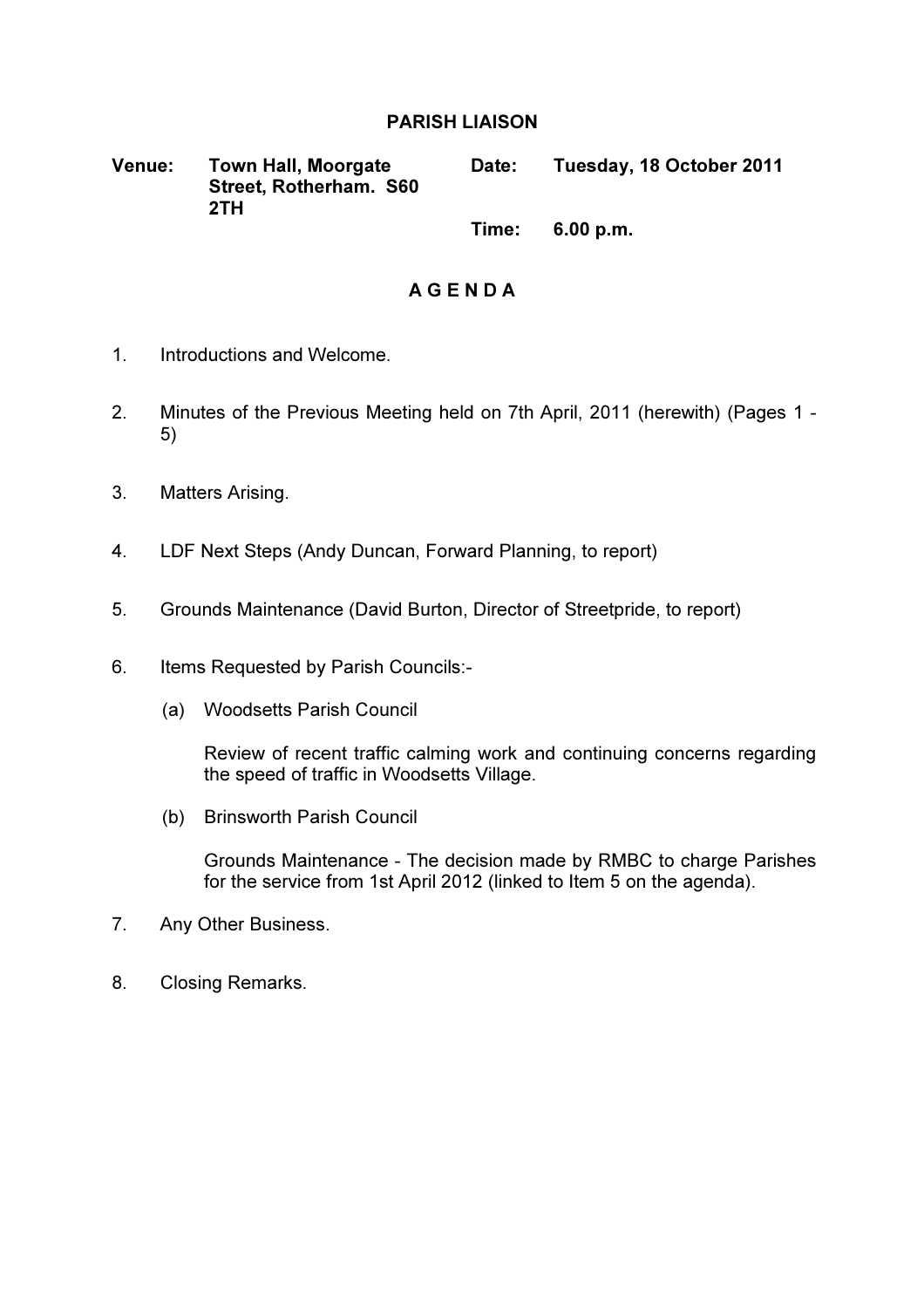

## PARISH LIAISON THURSDAY, 7TH APRIL, 2011

#### Present:-

Councillor Smith (in the Chair)

## Also in attendance:-

| Councillor F. Blanksby      | <b>Wales Parish Council</b>           |
|-----------------------------|---------------------------------------|
| <b>Councillor Buckley</b>   | Borough and Brinsworth Parish Council |
| <b>Councillor Ellis</b>     | Borough and Wickersley Parish Council |
| Mr. M. Gazur                | <b>Anston Parish Council</b>          |
| Mr A. Hodkin                | <b>Aston Parish Council</b>           |
| Councillor J. Ireland       | Anston Parish Council                 |
| Councillor C. Jepson        | Anston Parish Council                 |
| <b>Councillor Pickering</b> | Borough and Dalton Parish Council     |
| Councillor D. Rowley        | Ravenfield Parish Council             |
| Councillor G. Shaw          | <b>Wales Parish Council</b>           |
| Councillor R. Swann         | <b>Woodsetts Parish Council</b>       |
|                             |                                       |

Apologies for absence were received from:-

Councillor Ali, Adviser for Town Centres Councillor Falvey, Adviser for Cultural Services and Sport Councillor St. John, Cabinet Member for Cultural Services and Sport Councillor Walker, Adviser for Regeneration and Environment Dalton Parish Council Laughton Parish Council Whiston Parish Council

# 1. INTRODUCTIONS AND WELCOME

The Chairman introduced those present and welcomed everyone to the meeting.

#### 2. YORKSHIRE AND HUMBER RURAL COMMUNITY FORUM

The Chairman introduced Councillor Bagshaw, Sheffield City Council, who was a Sheffield City Councillor and a member of the National Peak Authority.

Last Autumn Sheffield was asked to provide a member for the Yorkshire and Humber Rural Community Forum, essentially a body that worked with and funded by DEFRA to provide a rural voice to some of the discussions DEFRA were having and the way information was presented to the Ministers etc. Although that had changed due to the budget cuts, there was still a need to have a South Yorkshire voice in that organisation.

Together with a colleague from Doncaster, it was the intention to ascertain exactly the extent to which Barnsley and Rotherham engaged with their rural communities to enable the 4 authorities' Parish Voice to be heard in continuing dialogue witch whoever it may be e.g. the Local Enterprise Partnership, DEFRA etc. to make sure the things that interested the communities were actually spoken about in Whitehall.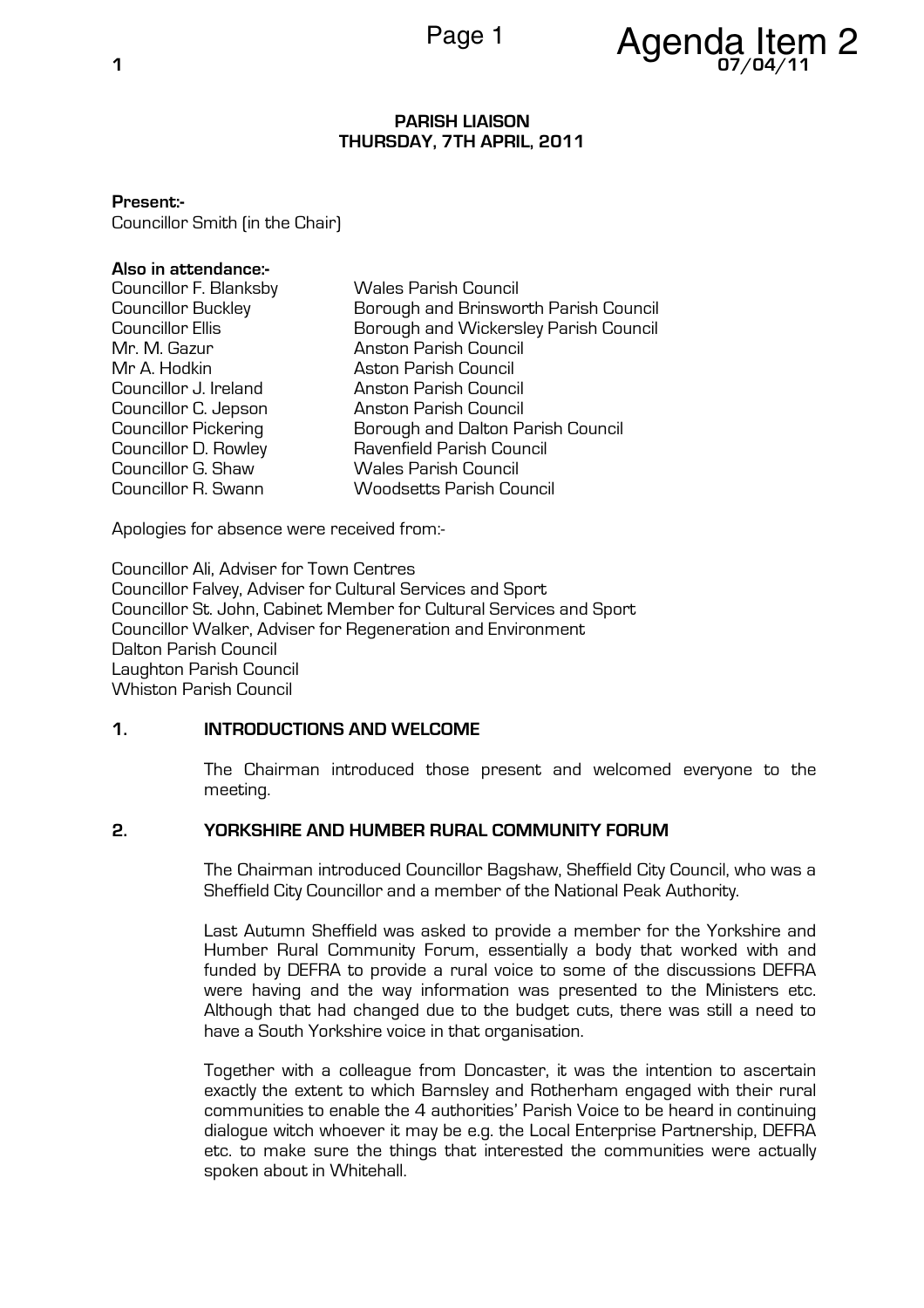Councillor Bagshaw would arrange to meet the Director of Environment and Development Services and the Chairman with the intention to establishing a 4 authority contact and then contact with the parishes in the 4 authorities to enable them to have a voice.

## 3. MINUTES OF THE PREVIOUS MEETING HELD ON 15TH JUNE, 2010

The minutes of the previous meeting held on  $15<sup>th</sup>$  June, 2010, were agreed as a correct record.

## 4. GROUNDS MAINTENANCE - THE FUTURE OF AGREEMENTS WITH PARISH **COUNCILS**

Page 2

David Burton, Director of Streetpride, gave a verbal update on the future of agreements with Parish Councils relating to grounds maintenance.

He gave a brief overview of the recent budget setting exercise in light of the meeting the pressures of the reduce Comprehensive Spending Review highlighting:-

- − Rotherham had a saving target of approximately £30M, the majority of which would be in the next financial year. Streetpride's target was £5M, 1/2 of which was contained within a group of Services which were covered by Leisure and Green Spaces and Community Delivery including sports facilities, street cleansing, grounds maintenance etc.
- − The Council would have to commence withdrawing the support for street cleansing and grounds maintenance functions to Parish Councils amounting to £200,000 of savings, 8% of the total target
- − Grounds maintenance included public open spaces, maintenance of horticultural features, sports grounds facilities, hedge maintenance and playground litter clearance and in some cases safety inspections. The single biggest element was sport pitches and building maintenance which accounted for 60% of the total £200,000
- It should be noted that the maintenance and provision of such facilities under the ownership of the Council was discretionary and, therefore, at the next tier of local government it was the same discretionary function
- − Clearly this was not expenditure that would have been anticipated by Parish Councils but there was a year to prepare and make local decisions as to which facilities they wished to retain and the level they wished to maintain them going forward
- − Over the next few weeks contact would be made with the Parish Clerks to start discussions on the areas that were maintained by the Council, how they were maintained and what technical support could be offered in considering standards, frequency and maintenance that a Parish Council may wish to develop for itself. Help could be given in terms of establishing a consistent charging policy which may generate more income to sustain the facilities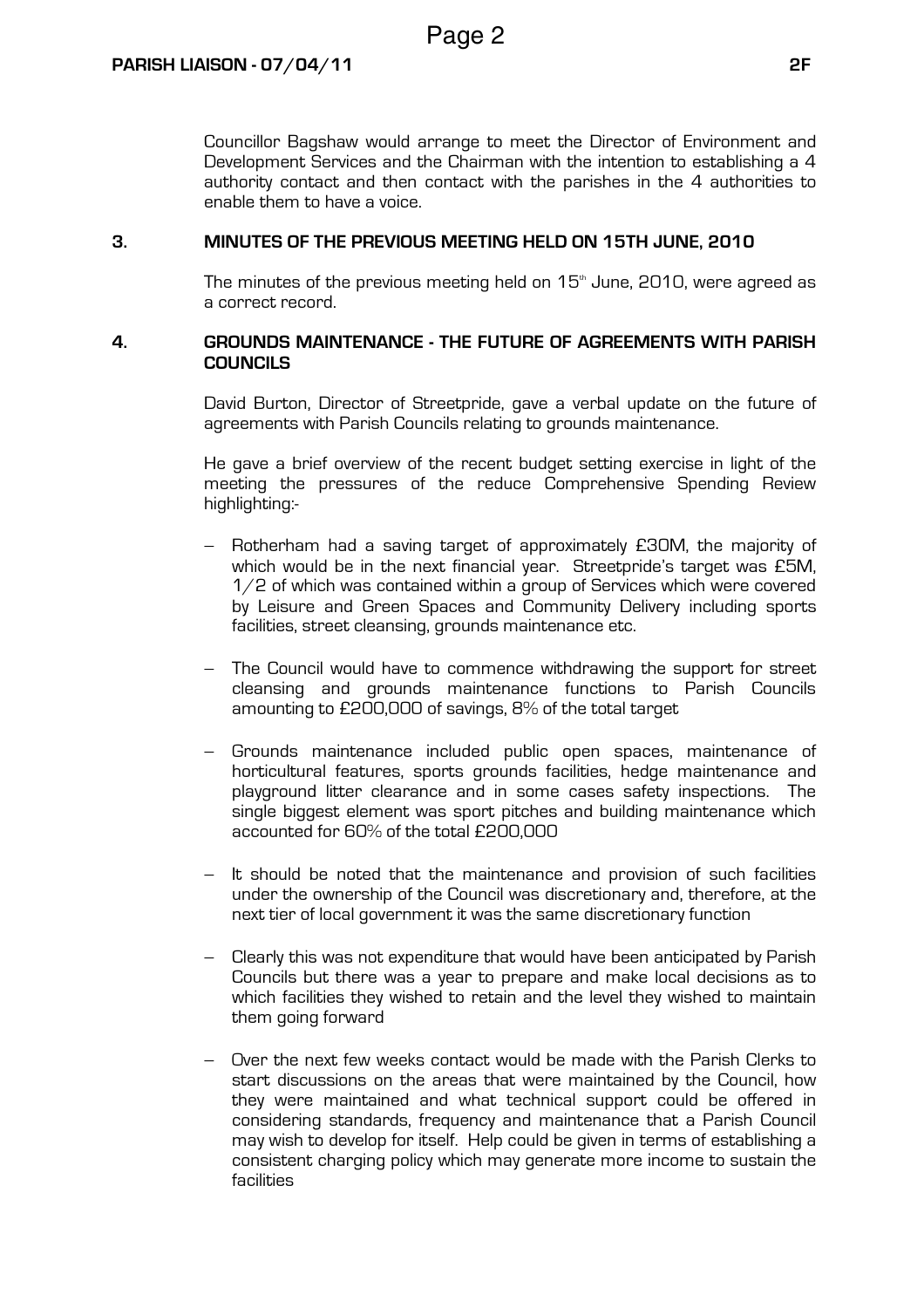− A quote could also be provided for an at cost maintenance service

Discussion took place with the following issues raised/clarified:-

- $\circ$  Contact would be made with each Parish and all the information on the areas the Council currently maintained/work carried out by the Council would be available
- o Contact would be made with local voluntary groups with regard to the use of volunteers as well as assistance in the provision of joint training. The replacement for the Future Jobs Fund could provide almost a zero cost supply of labour to help the transition. The Council had contact with Phoenix Enterprises and would be happy to facilitate links with the Parish Councils
- o The aim would be to provide support at cost and would hire equipment out if there was capacity to do so
- o If it was possible to inform Parish Councils of a schedule of grasscutting etc. it would be done
- o The Council had a statutory duty to ensure highway safety and would not be comprised by the budget cuts. Work had started last year in removing shrub beds and replaced with easier maintenance features
- o For years parished areas had provided facilities which the Borough Council had maintained. Parish Councils were now expected to take on the responsibility for the maintenance without consideration being given as to the effect on the precept especially in those areas that had no Borough Council facilities. There would be unparished areas that had Borough Council facilities that would be maintained. The funding should be shared out amongst the facilities that were currently provided so there was no double rating

It would not solely be the Parish Councils feeling the effect of the savings but the Borough Council's own open spaces and sports facilities would be affected. If the savings could be achieved in a different way which enabled Parish Councils to maintain their facilities there was a commitment to do so

Agreed:- (1) That the presentation be noted.

(2) That, once the restructure was complete, all Councillors and Parish Councils be supplied with a list of employees (and contact numbers) working in their areas.

# 5. BOWLING GREEN CONSULTATION

Phil Gill, Green Spaces Manager, gave a presentation relating to the bowling green consultation, which focused on:-

**Background** 

Leisure and Green Spaces contributing to Council £30M savings from 2011/12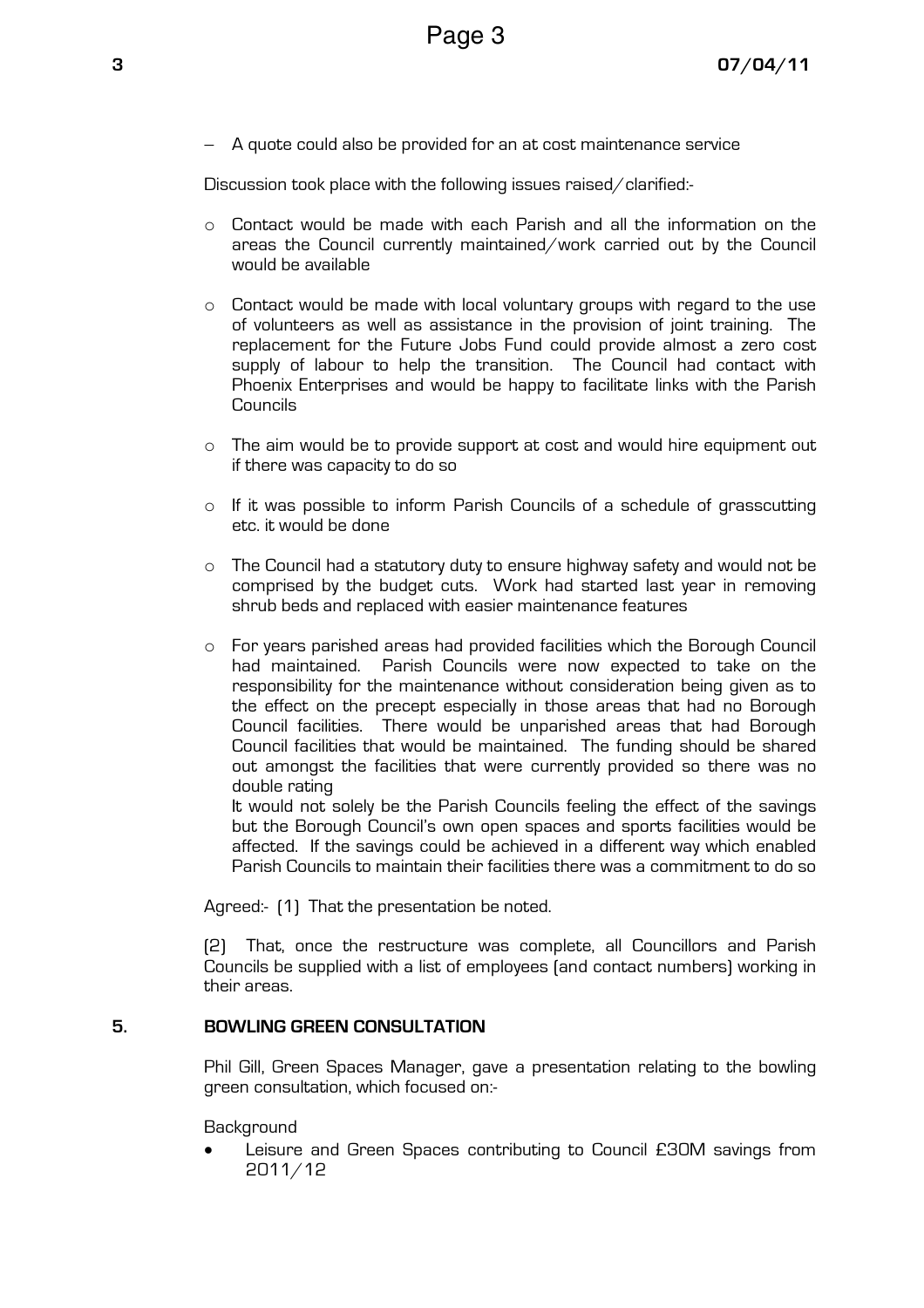- Includes agreed reduction in number of greens maintained by the Council
	- Provisional list aimed:- To keep spread of greens across Borough To keep sites where service could be provided most efficiently

Current Provision

Timing

- Affected Council greens maintenance stops 1<sup>st</sup> June, 2011
- Other affected greens (including Parish) maintenance stops before 2012 season

**Consultation** 

- Runs until  $20<sup>th</sup>$  May, 2011
- Are there other more efficient ways of achieving necessary savings?
- Responses to: urbanparks@rotherham.gov.uk Andy Lee, Green Space Operations Manager, Bailey House, Rawmarsh Road, Rotherham S60 1TD

Future Options

- Cease provision
- Ask Council to quote to maintain
- Self-maintenance Technical guidance Possible funding opportunities Possible co-operation with other providers

A discussion and question and answer session ensued and the following issues were raised and clarified:-

- Consideration had been given to the removal of maintenance from various greens so as to retain a reasonable level of availability across the Borough. Another consideration was where there was information available on usage levels
- − Currently it was a potential list based on spread and leaving a pattern of reasonable coverage to commence the consultation process. Information gained at a local level from the consultation may lead to reconsideration of the proposals
- All greens had been taken into account whether the Council paid for the maintenance or not
- There were plenty of greens across the Borough that were already maintained privately
- − Acknowledgement that some of the information was out of date
- The consultation period ended on 20<sup>th</sup> May, 2011